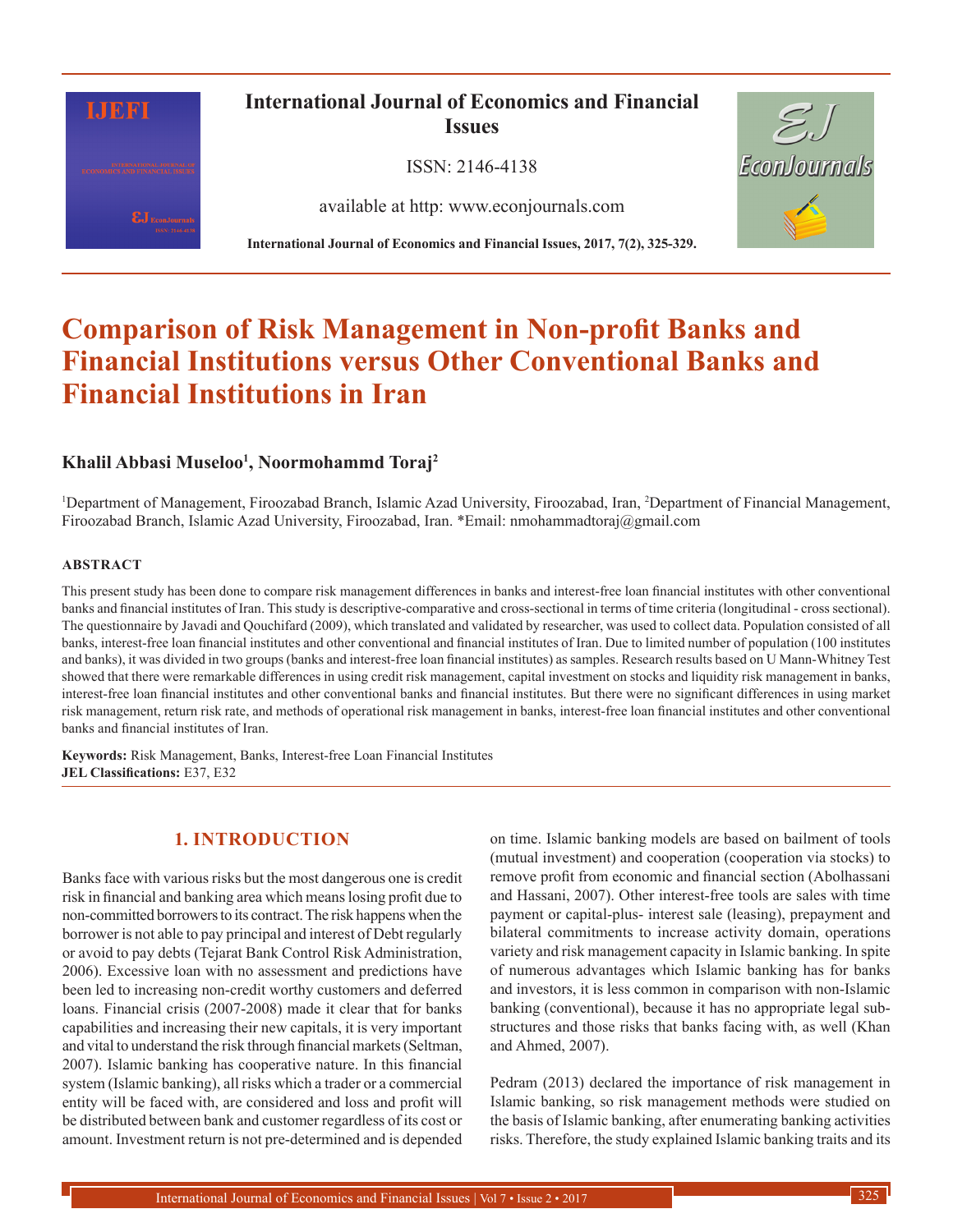differences with conventional banking on the basis of management perspective, and classified common risks between Islamic banking and conventional banking, and special banking risks. Shabani and Rastkhiz (2012), declared that the conventional banking risks and Iran interest-free banking risks had no significant differences except two cases: Liquidity and operational risks. Javadi and Qouchifard (2009), studied banks and Islamic financial institutes (an approach on legal risk) risks. They reported that Islamic banking is a part of extent concept for Islamic economy which it combines morality system. With economic structure.

Islamic financial system is designed to implement borrowing, lending and investment operations in an environment with sharing risks between the parties. Despite Islamic banking includes merits in comparison with traditional banking, this banking type is less common in Islamic countries and has no proper position in these countries. One of the important reasons is that Islamic banks face with legal risks and their structure is not in accordance with financial structure of conventional banking that is common in all over the world.

As the article studied the Islamic banking structure, it tried to study legal risk and the reasons to observe such a risk in Islamic banking, and the reasons for Islamic financial tools inefficiency (that is sharing loss and profit between bank and investors) have been studied, as well. It is hoped that experts and Islamic banking authorities will solve and moderate the risks to promote and develop Islamic banking as much as possible and help to make easier Islamic banking globalization. According to the articles seven to seventeen in interest-free banking law, deposits resources are specified as: Interest-free loan, exchange contracts, cooperative contracts and direct investments, and the most common and important risks between interest-free banking and conventional banks are totally classified in four areas on the basis of financial experts point of view: Credit risk, liquidity, market and operational (Shabani and Rastkhiz, 2012).

Researches by Abolhassani and Hassani (2008) reported that some common risk management methods such as assets exchange to securities are suitable for interest-free banking and they mentioned methods and techniques to be implemented in interest-free banking. Soroush and Sadeqi (2007) believed that securities rent are the most common Islamic financial tools using in Islamic countries. Different dimensions including juridical, legal, risk management, accounting and tax are considered to design each Islamic financial tools. Today, risk and fluctuations take policymakers, investors and even government authority's attention.

Risks must be identified, calculated and managed due to its high importance and effectiveness. Abzari et al. (2012), studied financial engineering tools for risk management in investment system to give several financial tools in Islamic financial system such as direct investments, cooperation, installment plan, hirepurchase, written promise, and their usages in risk management. The research results by Abdallah et al. (2015) represented the comparisons between rate of risk disclosure in large companies, Islamic financial institutes, conventional financial institutes and companies with high governance quality. Results showed that risk disclosure in large companies of countries in Persian Gulf Cooperation Council was different in spite of supervising and cultural similarities. Khediri et al. (2015), showed that Islamic banks had less credit risk and more profit in average. Classification models results show that these two banks are maybe different in terms of credit, bankrupting risk, operational leverage, liquidity and profitability. Abdallah et al. (2015) believed that according to the data results both financial institutes face with several risks in Pakistan which are credit risk, investment risk in stocks, market risk, liquidity risk, bankruptcy risk rate and operational risk management methods. Olson, Zoubi (2008), examined under various principles including risk sharing and profit prohibition. However, both banks have similar competitive conditions. 26 banks were under data assessment with legit regression that it showed there is close rate for financial ratio in both banks.

Risk management in interest-free banking is different from conventional banking, because there are certain legal frameworks such as usury sanction and void of hazardous transactions. In western countries there are moral investment funds which are similar to interest-free banking based on their purposes. It means that they grant loan to prevent capital inflows in undesirable economic sections. According to the fundamental differences in financial tools using by conventional and Islamic banking and the most different one that is a legal system named Islamic contracts, the question is that are there any differences between risk management methods in banks and interest-free loan institutes and other conventional banks and institutes?

## **2. METHODOLOGY**

The study is descriptive-comparative one and cross sectional in terms of time criteria. Population consisted of all banks and other conventional financial institutes in Iran and because the population is limited to 100, so it is divided in two groups. (1) Interest-free loan financial institutes and banks, (2) other banks and conventional financial institutes) as the samples. Aquestionnaire made by Javadi and Qouchifard (2009) and validated by researcher was used to examine, collect data and achieve six methods of risk management (credit risk, stock investment risk, market risk, liquidity risk, return risk rate, operational risk management methods). Grading method was based on 1-5 (not common in business sample, not implemented, under assessment to be applied, sometimes implemented and continuously implemented) that is 1 for not common in business sample and 5 for continuously implemented. The questionnaire has 63 items. Its validity and reliability was calculated by Javadi and Qouchifard (2009) which was 0.87. Finally, data were analyzed by statistical tests such as descriptive statistics (frequency, frequency percentage, average and standard deviation) and deductive statistics (U Mann-Whitney Test). Also, data analysis was done with spss software (version 23).

### **3. RESULTS**

Table 1 shows descriptions for the sample education and gender.

Before research theories assessment, first the single-sample Kolmogorov-Smirnov test was used to examine normality of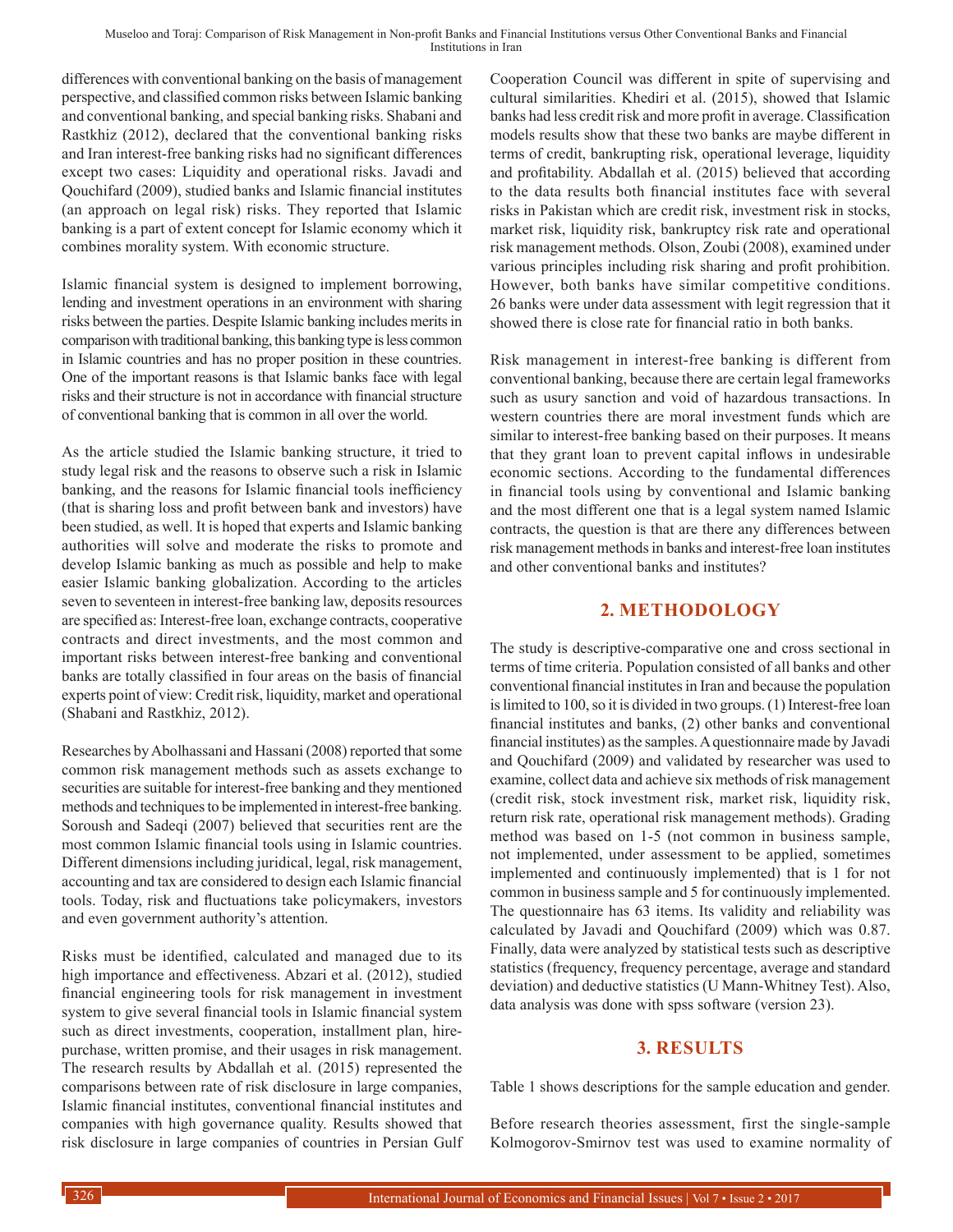main variables(motivational factors and social factors) and their dimensions (health motives, family support motives, reward motives, appreciation motives and entertainment motives) and results showed that normality was rejected for all variables  $(P < 0.05)$ .

Findings analysis (with U Mann-Whitney Test) showed that average rate for credit risk management was equal to  $(m = 52.88,$  $u = 2310.5$ ,  $P < 0.05$ ) in banks and it was equal to (m = 48.12,  $u = 2310.5$ ,  $P < 0.05$ ) in interest-free loan financial institutes (Table 2). The average rate for stocks investments was equal to (m = 49.33, u = 119.5, P < 0.05) in banks and it was equal to  $(m = 56.67, u = 1191.5, P < 0.05)$  in interest-free loan financial institutes. Because p rate is <0.05, so theory zero is rejected and there are significant differences between stocks investments and credit risk management in banks and interest-free loan financial institutes with other banks and conventional banking institutes of Iran. Also, average rate for market risk management was equal to (m = 49.17, u = 1183.5, P > 0.05) in banks and it was equal to

**Table 1: Frequency distribution for individuals on the basis of demographic traits**

| <b>Variables</b> | <b>Levels</b>      | Frequency $(\% )$ |
|------------------|--------------------|-------------------|
| Education        | Associated diploma | 10(10.0)          |
|                  | Bachelor           | 29(29.0)          |
|                  | Master             | 51(51.0)          |
|                  | Ph.D.              | 10(10.0)          |
| Gender           | Male               | 77(77.0)          |
|                  | Female             | 23(23.0)          |

 $(m = 51.83, u = 1183.5, P > 0.05)$  in interest-free loan financial institutes. The average rate for liquidity risk management was equal to  $(m = 55.51, u = 999.5, P < 0.05)$  in banks and it was equal to  $(m = 52.77, u = 1136.50, P > 0.05)$  in interest-free loan financial institutes. The average rate for return risk rate was equal to (m = 52.77, u = 1136.50, P > 0.05) in banks and it was equal to (m = 48.23, u = 1136.5,  $P > 0.05$ ) in interest-free loan financial institutes. The average rate for operational risk management methods were equal to  $(m = 4928, u = 1189.00, P > 0.05)$  in banks and it was equal to  $(m = 51.72, u = 1189.5, P > 0.05)$  in interest-free loan financial institutes. Therefore, because P rate is >0.05, so theory zero is rejected and there are significant differences among using market risk management, liquidity risk management, return risk rate and operational risk management methods in banks and interest-free loan financial institutes with other banks and conventional financial institutes.

## **4. DISCUSSION AND CONCLUSION**

The present study has been done to compare the differences between risk management in banks and interest-free loan financial institutes with other banks and conventional financial institutes of Iran. The results of research theories showed that there is significant difference between credit risk management in banks and interest-free loan financial institutes and other banks and conventional financial institutes of Iran. The result is similar to the previous research results by Shabani and Rastkhiz (2012) that have been analyzed the risks of conventional banking

| Table 2: U Mann-Whitney index differences between banks and interest-free loan institutes with other conventional banks |
|-------------------------------------------------------------------------------------------------------------------------|
| and financial institutes in terms of the research variables                                                             |

| <b>Variable</b>                      | Group                                                | <b>Numbers</b> | <b>Average</b> | <b>U</b> Mann-Whitney | <b>Wilkinson</b> | $\mathbf{z}$ | <b>Significant</b><br>level |
|--------------------------------------|------------------------------------------------------|----------------|----------------|-----------------------|------------------|--------------|-----------------------------|
| Credit risk<br>management            | Interest-free banks and financial institutes         | 50             | 52.88          | 2310.5                | 4263.5           | 2            | 0.03                        |
|                                      | Other conventional banks and financial<br>institutes | 50             | 59.12          |                       |                  |              |                             |
| <b>Stocks</b><br>investments<br>risk | Interest-free banks and financial institutes         | 50             | 49.33          | 1191.5                | 4263.5           | 2            | 0.04                        |
|                                      | Other conventional banks and financial<br>institutes | 50             | 56.67          |                       |                  |              |                             |
| Market risk<br>management            | Interest-free banks and financial institutes         | 50             | 49.17          | 118.53                | 2458.5           | $-0.461$     | 0.64                        |
|                                      | Other conventional banks and financial<br>institutes | 50             | 51.83          |                       |                  |              |                             |
| Liquidity risk<br>management         | Interest-free banks and financial institutes         | 50             | 49.17          | 118.53                | 2458.5           | $-0.461$     | 0.64                        |
|                                      | Other conventional banks and financial<br>institutes | 50             | 51.83          |                       |                  |              |                             |
| Return risk<br>rate                  | Interest-free banks and financial institutes         | 50             | 52.77          | 1136.50               | 2411.5           | $-0.797$     | 0.42                        |
|                                      | Other conventional banks and financial<br>institutes | 50             | 48.23          |                       |                  |              |                             |
| Operational<br>risk                  | Interest-free banks and financial institutes         | 50             | 49.28          | 1189.00               | 2464.00          | $-0.423$     | 0.67                        |
|                                      | Other conventional banks and financial<br>institutes | 50             | 51.72          |                       |                  |              |                             |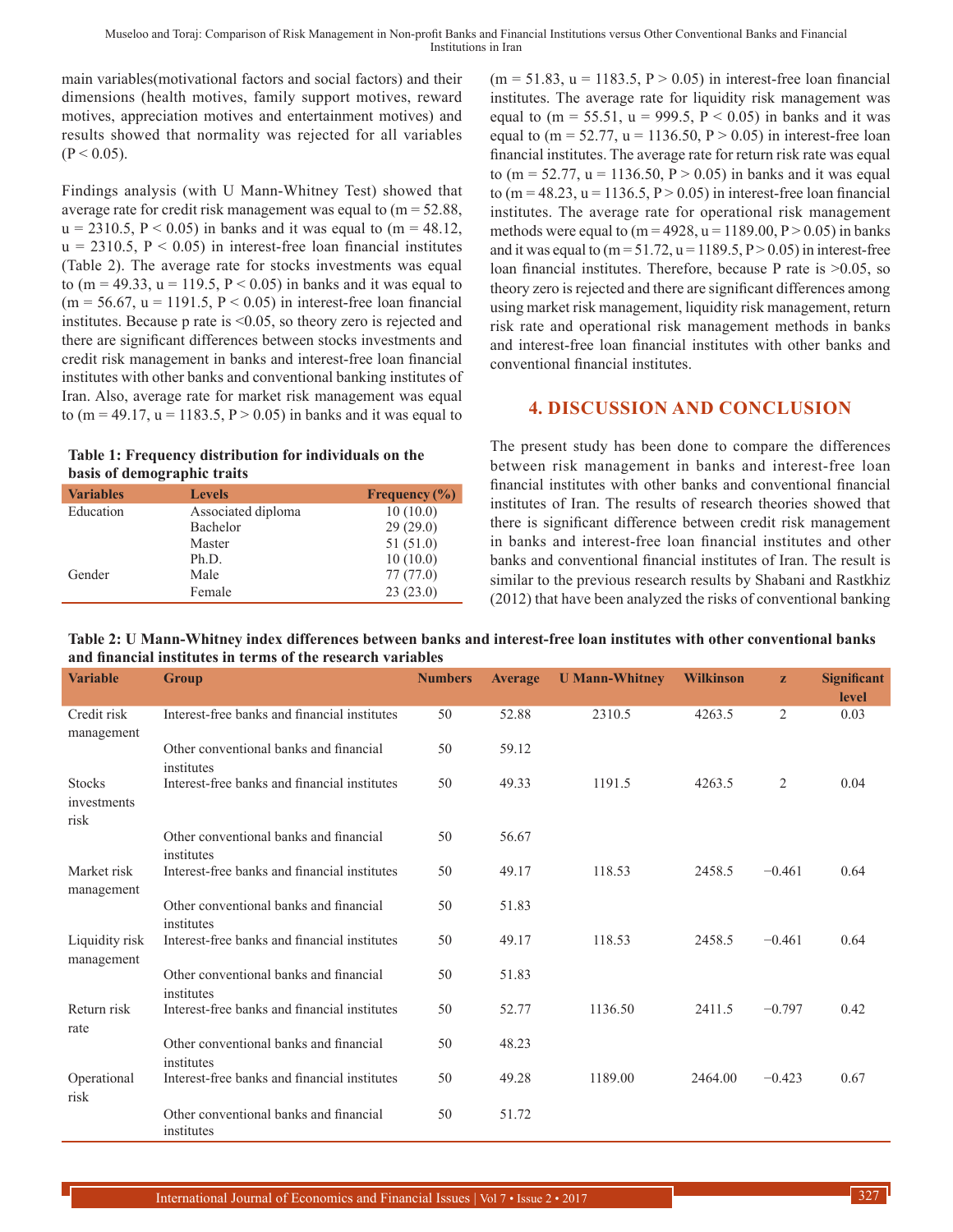and interest-free banking based on Islamic contracts, and they reported no significant difference in conventional banking risks and interest-free banking risks, except two cases: Liquidity risk and operational risk. Qaderi, Charfedin and Youssef (2015), studied about Islamic banking and traditional banking in countries of Persian Gulf Cooperation Council and showed that Islamic banking has more profit and less credit risk in average. Results of classified models showed that both banks may be different in terms of credit, bankruptcy risk, operational leverage, profitability and liquidity. Also, there is significant difference between using stocks investments in banks and interest-free loan financial institutes and other banks and conventional financial institutes. This result and previous research results by Abzari et al. (2012), studied the effective factors on risk and investment return in financial products. They studied about financial products and uneconomic factors on total risk of financial products investment and reported that risk perception tended to investment risk had negative correlation, date return rate tended to risk had positive correlation and there was negative correlation between risk perception and expected return rate, there was positive correlation between past performance data and expected return rate, and there was significant correlation in capital market decision-makers return rate, accepted companies by stock bourse, financial institutes, and personal investors. Banks financial resources are provided by capitalistic and non-capitalistic with various risks and costs. Capital resource plays an important role to keep and stabilize financial health. Generally, capital risk is defined as the possibility of no essential capital as the last coverage and resources against losses or no possible repayments of loans, and capital risk is very important for banks owners and stockholders and especially it is regarded by bank supervisors.

Next finding showed that there is no significant difference in using market risk management between banks and interestfree loan financial institutes and other conventional banks and financial institutes. This result and the research results by Javadi and Qouchifard (2009), that compared bank risks and Islamic financial institutes (an approach on legal risk), reported that one of the main reasons is that Islamic banks face with legal risk their financial structure is not consistent with conventional banking structure that is common in all over the world. In this research, Islamic banking structure and its financial tools are studied and tried to investigate legal risk and the reasons to observe such a risk in Islamic banking and assess inefficiency reasons of Islamic financial tools (sharing loss and profit between bank and investors) in the contemporary world. Abdallah et al. (2015) studied the differences in risk management methods of Islamic institutes and conventional financial institutes in Pakistan. They showed that both financial institutes face with various risks in Pakistan which are in six classifications: Credit risk, stocks investment risk, market risk, liquidity risk, return risk rate and operational risk management methods. Fluctuations of various rates in market including inflation rate and bank loans profit rate, currency rate (in banks with cross border activities), and assets prices (in banks allowed to have stocks investments and other physical assets or giving financial facilities to buy or sale special goods), will increase predictions of assets, debts, income and their costs. Totally, market risk is defined as the errors happen in predictions caused by fluctuations of market rates.

There is significant difference in using liquidity risk management between banks and interest-free loan financial institutes and other conventional financial institutes. This finding and previous research results by Abolhassani and Hassani (2008), that studied about risk types and their management methods in interest-free banking, examined related risks to methods of resource allocation in Iran interest-free banking and provided methods and special tools based on Islamic jurisprudence manage the risks. They believed that some common risk management methods such as assets exchange to securities are suitable to be used for interestfree banking and mentioned methods and techniques to use for interest-free banking. Soroush and Sadeqi (2007), in their research about securities rent risk management, reported that it is essential to consider dimensions including financial, juridical, legal, risk management, accounting and tax due to design Islamic financial tools. Today, risks and fluctuations have been regarded by policy makers, investors and even government authorities. Due to the importance and high effectiveness of risks, they must be identified, calculated and managed. Because of some cases such as costs increase, efficiency decrease, no punctual service provision, and no punctual payments for their services, organizations have liquidity problems for their services. Every organizations use liquidity risk management methods on the basis of its size and specialty. There is no significant difference for return risk rate between banks and interest-free loan financial institutes and other banks and conventional financial institutes. The finding and previous research results by Abzari et al. (2012) that studied about risk management in interest-free banking concluded that there is no fixed rate for interest-free banking, so risk management is more important than conventional banking. They, also, investigated financial engineering tools for risk management in capitalistic system and provided several financial tools in Islamic financial system: Direct investments, cooperation investment plan, hirepurchase, written promise and their usages for risk management. Khan and Ahmed (2007) studied financial tools role for making credit risk and pointed out the necessity of using new financial tools for credit risk management in Islamic banking. Changes in market currency rate have been done based on demand and supply balance and it always fluctuate due to other changes, and currency rate risk is made for this reason. Effective factors on currency rate are: Commercial flows, rational inflation rate and rational profit rate.

Finally, there is no significant difference for using operational risk management methods between banks and interest-free loan financial institutes and other conventional banks and financial institutes. This result and previous research results by Abdallah et al. (2015) studied about financial Islamic entities, corporate governance, large companies risk disclosure in Persian Gulf Cooperation Council countries and concluded that making comparisons for risk disclosure rate in large companies, Islamic financial institutes, conventional financial institutes and companies with high governance quality showed that large companies risk disclosure in all countries of Persian Gulf Cooperation Council was different, though it had similarities in terms of culture, social and supervision. Abdallah et al. (2015) studied about the differences between methods of risk management in Islamic institutes and conventional financial institutes of Pakistan and showed that both financial institutes face with various types of risks which